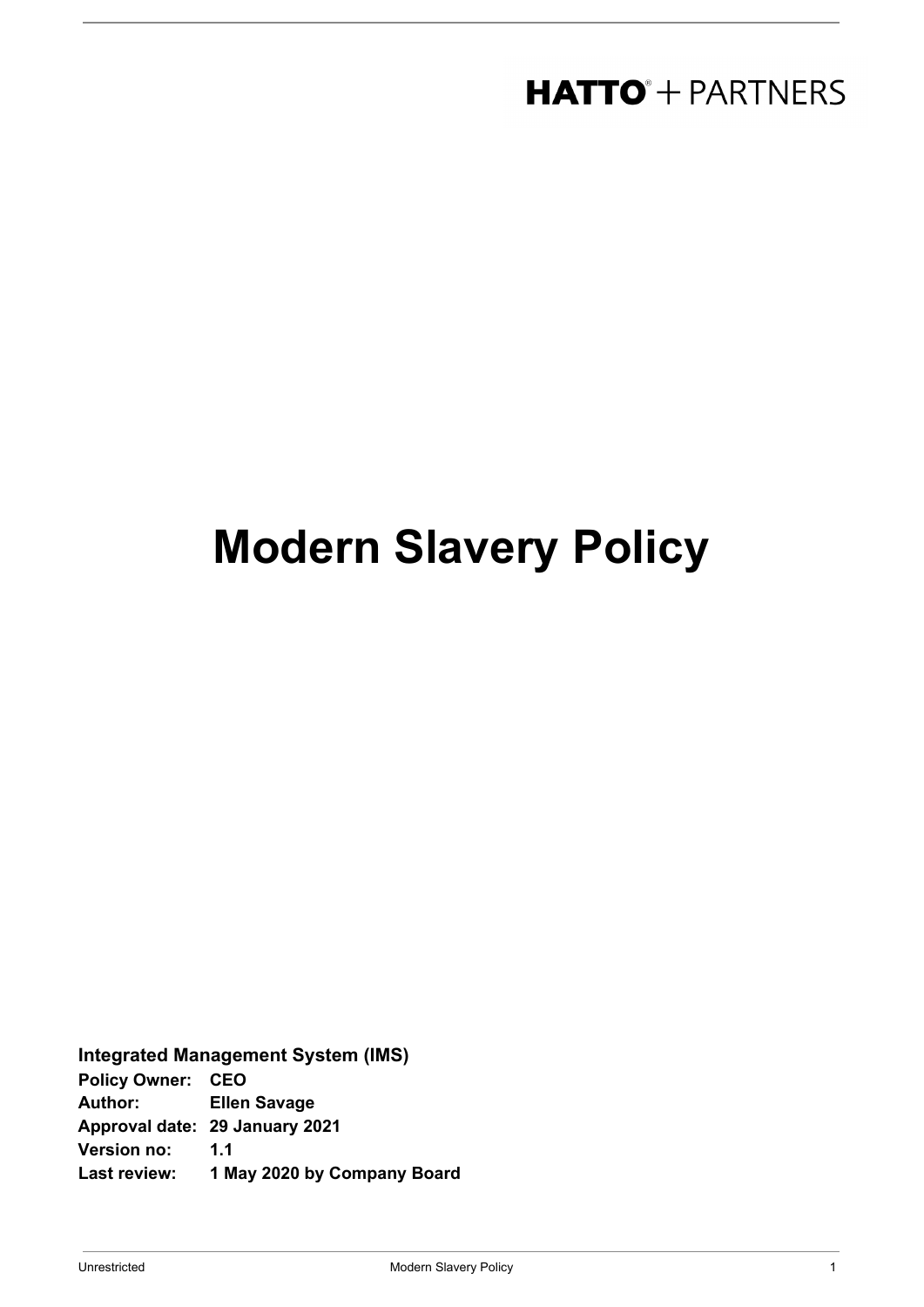## **HATTO**<sup>+</sup> PARTNERS

#### **1. Introduction**

Hatto + Partners ('Hatto Limited') is committed to ensuring that its business activities, workforce and supply chains are free from any kind of slavery, forced labour and human trafficking.

#### **2. Directly employed workers**

Hatto + Partners observes all relevant legislative provisions related to employment in all countries in which it operates. Workers employed directly by Hatto + Partners will be contracted under appropriate employment related legislation in the relevant country of business operation.

#### **3. Supply chains**

Hatto + Partners requires its suppliers to adhere to the following provisions and to seek no less favourable provisions from their suppliers:

- All work must be voluntary and workers have the freedom to terminate their employment given notice of reasonable length.
- Workers' personal freedom of movement shall not be unreasonably restricted. They shall not be physically confined to the workplace or to recruiter-operated residences; nor shall any other coercive means be used to restrict personal freedom.
- Workers shall be treated fairly and equally.
- Workers are provided with written terms detailing work and employment conditions in a language they understand.
- Workers shall be paid at least the minimum wage required by applicable national laws and they shall receive any legally mandated benefits.
- Disciplinary policies shall not include any inhumane measures or sanctions. The use or threat of physical or sexual violence, harassment and intimidation against a worker, or his/her family is prohibited.

#### **4. Grievance/Complaint Procedures**

Any complaints by workers employed directly by Imagination should be raised through local business grievance/complaints procedures.

Imagination requires all suppliers to ensure that there is an effective grievance or complaint procedure available to their workers, in order that they can submit any complaints without suffering prejudice or retaliation. Suppliers are required to ensure that their suppliers also provide effective complaint procedures.

#### **5. Private employment agencies and labour recruiters**

Hatto + Partners encourages its subsidiary businesses and suppliers to hire workers